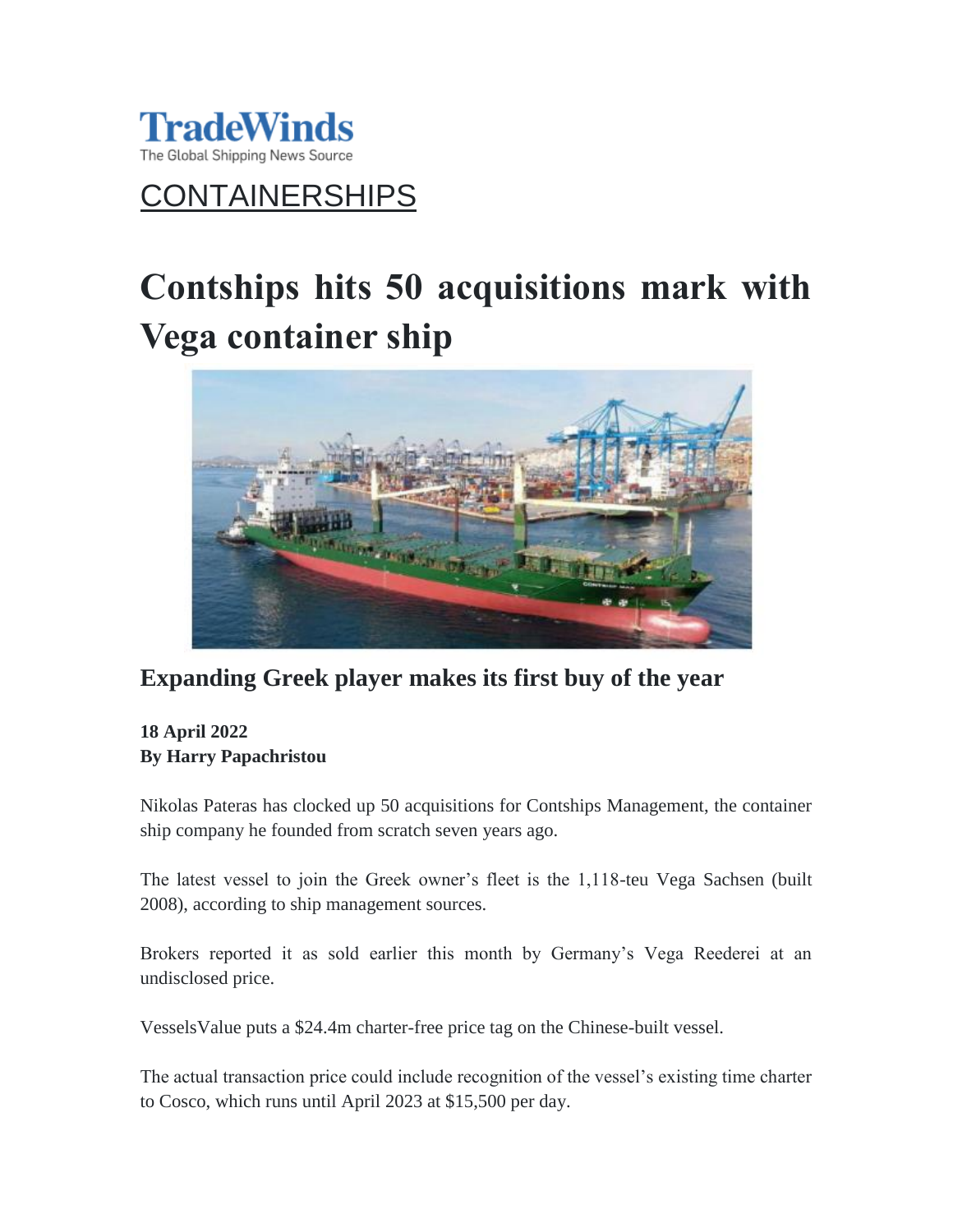Frenetic sale-and-purchase activity in the sector slowed down considerably in recent weeks as charter rates stopped rising from already meteoric highs.

The Vega Sachsen deal, however, highlights the continuing confidence of some container ship players in the future strength of their market.

A deepening of the Covid crisis in China seems to support expectations that supply chain disruptions, which underpinned last year's container ship boom, will continue for quite some time.

"The ongoing disruption upside looks likely to worsen in the near term due to impacts from Chinese lockdowns on both onshore and offshore logistics, while export volumes are set to rise again when lockdowns are lifted," brokers at Athens' WeberSeas wrote on 15 April.



Greek owner Nikolas Pateras cultivates the art of the deal. Photo: TradeWinds

Most container ship buying last year was undertaken by giant liner companies such as Mediterranean Shipping Co and CMA CGM.

Plucky smaller companies including Contships, however, have appeared as buyers as well, with German owners such as Vega being Pateras' favourite vessel supplier.

Hamburg-based Vega is known to be selling ships, most likely to boost its liquidity before delivery of a quartet of 1,868-teu newbuildings it ordered in May at China's Yangfan Group.